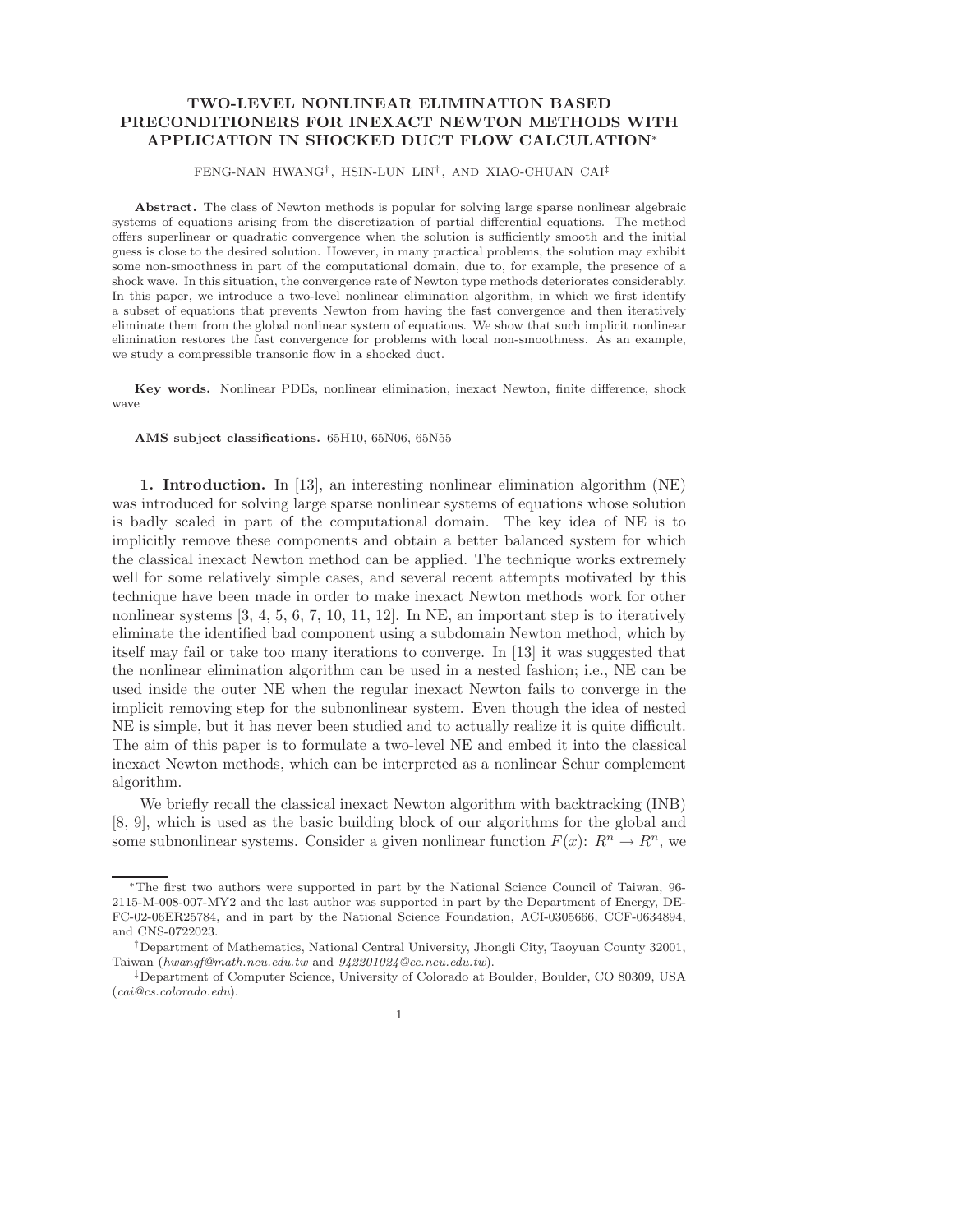are interested in finding a vector  $x^* \in R^n$ , such that

$$
F(x^*) = 0,
$$

starting from an initial guess  $x^{(0)} \in R^n$ . Here  $F = (F_1, \ldots, F_n)^T$ ,  $F_i = F_i(x_1, \ldots, x_n)$ , and  $x = (x_1, ..., x_n)^T$ . ALGORITHM 1.1 (Inexact Newton with Backtracking (INB)). Given  $x^{(0)}$ Evaluate  $F(x^{(0)})$  and  $||F(x^{(0)})||$  $Set\; k = 0$ While  $(\|F(x^{(k)})\| > \varepsilon_1 \|F(x^{(0)}\|)$  and  $(\|F(x^{(k)})\| > \varepsilon_2)$  do Compute the Jacobian matrix  $F'(x^{(k)})$ Inexactly solve the Jacobian system  $F'(x^{(k)})s^{(k)} = -F(x^{(k)})$ Update  $x^{(k+1)} = x^{(k)} + \lambda^{(k)} s^{(k)}$ , where  $\lambda^{(k)} \in (0,1]$  is determined to

satisfy

$$
||F(x^{(k)} + \lambda^{(k)} s^{(k)})|| \le (1 - \alpha \lambda^{(k)}) ||F(x^{(k)})||
$$
  
Set  $k = k + 1$ 

End While

Here  $\varepsilon_1$  and  $\varepsilon_2$  are the relative and absolute stopping conditions. For the applications that we are interested,  $n$  is usually large, and in this case, the algorithm has three expensive operations: the evaluation of  $F(\cdot)$ , the construction of the Jacobian matrix, and the solve of the Jacobian system. It is important to note that all three operations are global in the sense that all components of x and  $F$  are involved in all three operations. However, as observed in many numerical experiments, the trigger of these expensive "all components involved" operations is often local. In other words, only a small number of  $F_1, F_2, \ldots, F_n$  are large and these "bad components" are not random, they are often associated with certain interesting physics of the solution of the PDE. For example, in the shocked duct flow problem that we are looking at, all these "bad components" are associated with the shock wave located in a small region inside the computational domain. In other applications, they may be associated with a boundary layer or other local singularities [13, 14, 16]. NE is a subproblem solver inside a global INB that is designed to smooth out these "bad components" so that the total number of global INB is reduced.

The rest of the paper is organized as follows. In Section 2, we formulate the multilevel NE algorithm. We describe a shocked duct flow problem in Section 3. Some numerical results and concluding remarks are given in Sections 4 and 5, respectively.

2. Multilevel nonlinear elimination algorithms. We begin with the onelevel nonlinear elimination algorithm. The first step is to split the residual components,  $F_1, F_2, ..., F_n$ , into two sets consisting of the "bad components" to be eliminated and the good components to be solved by the classical inexact Newton algorithm. Let  $I = \{1, 2, \ldots, n\}$  be an index set; i.e. one integer for each unknown  $x_i$  and each residual function  $F_i$ . Assume that  $S_1^b$  ("b" for bad) is a subset of I with m components and  $S_1^g$  ("g" for good) with  $(n-m)$  components is its complement; that is

$$
I = S_1^b \cup S_1^g.
$$

Usually  $m \ll n$ . For this partition, we define two subspaces

$$
V_1^b = \{v | v = (v_1, ..., v_n)^T \in R^n, v_k = 0 \text{ if } k \notin S_1^b \}
$$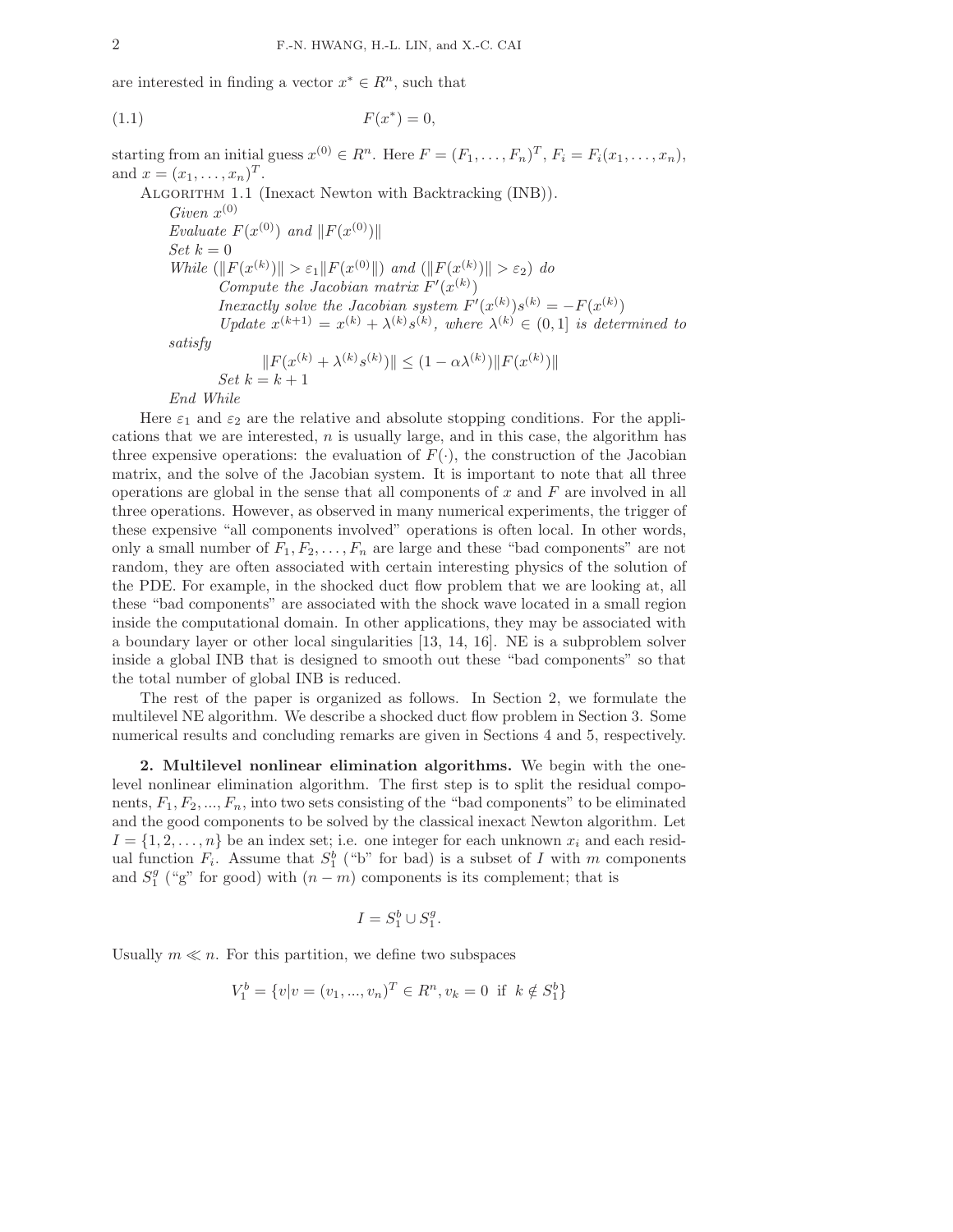and

$$
V_1^g = \{v|v = (v_1, ..., v_n)^T \in R^n, v_k = 0 \text{ if } k \notin S_1^g\},\
$$

respectively, and the corresponding restriction operators,  $R_1^b$  and  $R_1^g$ , which transfers data from  $R^n$  to  $V_1^b$  and  $V_1^g$ , respectively. Here, we use the subscript 1 to indicate the partition, the subspaces, and the restriction/interpolation operators at the first level, which is used to distinguish the corresponding ones defined later at the second level. Using the restriction operator  $R_1^b$ , we define the sub-nonlinear function  $F_{S_1^b}: R^n \to V_1^b$ as

$$
F_{S_1^b}(x) = R_1^b(F(x)).
$$

For any given  $x \in R^n$ ,  $T^b(x)$ :  $R^n \to V_1^b$  is defined as the solution of the following subspace nonlinear system,

(2.1) 
$$
F_{S_1^b}(R_1^gx + T^b(x)) = 0.
$$

Using the subspace mapping functions, we introduce a new global nonlinear function,

$$
y = G(x) \equiv R_1^g x + T^b(x).
$$

Note that for a given x, the evaluation of  $G(x)$  is not straightforward, a nonlinear system corresponding to the subspace  $V_1^b$  has to be solved using either the classical INB algorithm restricted to the subspace  $V_1^b$  or a NE algorithm in the subspace  $V_1^b$ . Let us summarize the above procedure as the following algorithm.

ALGORITHM 2.1 (Evaluate  $y = G(x)$ ).

If flag=0 then  $y = x$  else If flag=1: one-level nonlinear elimination: Solve (2.1) by INB using  $R_1^b x$  as an initial guess. If flag=2: two-level nonlinear elimination: Solve (2.1) by one-level NE using  $R_1^b x$  as an initial guess. endif

Compute  $y = R_1^gx + T^b(x)$ 

Here flag is an input parameter from somewhere else of the algorithm to indicate if a nonlinear elimination is needed and if the one-level or two-level NE is to be called. Two-level NE becomes necessary when the local problem (2.1) is still too difficult to solve by INB, and in this case, another partition of the index set  $S_1^b$  into two subsets is needed, i.e.  $S_1^b = S_2^b \cup S_2^g$ . At the second level for the subset  $S_1^b$  two subspaces of  $R^n$ ,  $V_2^b$  and  $V_2^g$ , the corresponding restriction operators,  $R_2^b$  and  $R_2^g$ , as well as sub-nonlinear function  $F_{S_2^b}$  can all be defined in a manner similar to the ones at the first level.

Now NE in conjunction with INB can be realized in the following algorithm. Algorithm 2.2 (INB-NE).

Given  $x^{(0)}$ . Set  $k = 0$  and flag= 1 Compute  $y^{(0)} = G(x^{(0)})$ . Evaluate  $F(y^{(0)})$  and  $||F(y^{(0)})||$ While  $(\|F(y^{(k)})\| > \varepsilon_1 \|F(y^{(0)}\|)$  and  $(\|F(y^{(k)})\| > \varepsilon_2)$  do  $Compute F'(y^{(k)})$ Inexactly solve  $F'(y^{(k)})s^{(k)} = -F(y^{(k)})$ Update  $x^{(k+1)} = x^{(k)} + \lambda^{(k)} s^{(k)}$ , where  $\lambda^{(k)}$  is determined to satisfy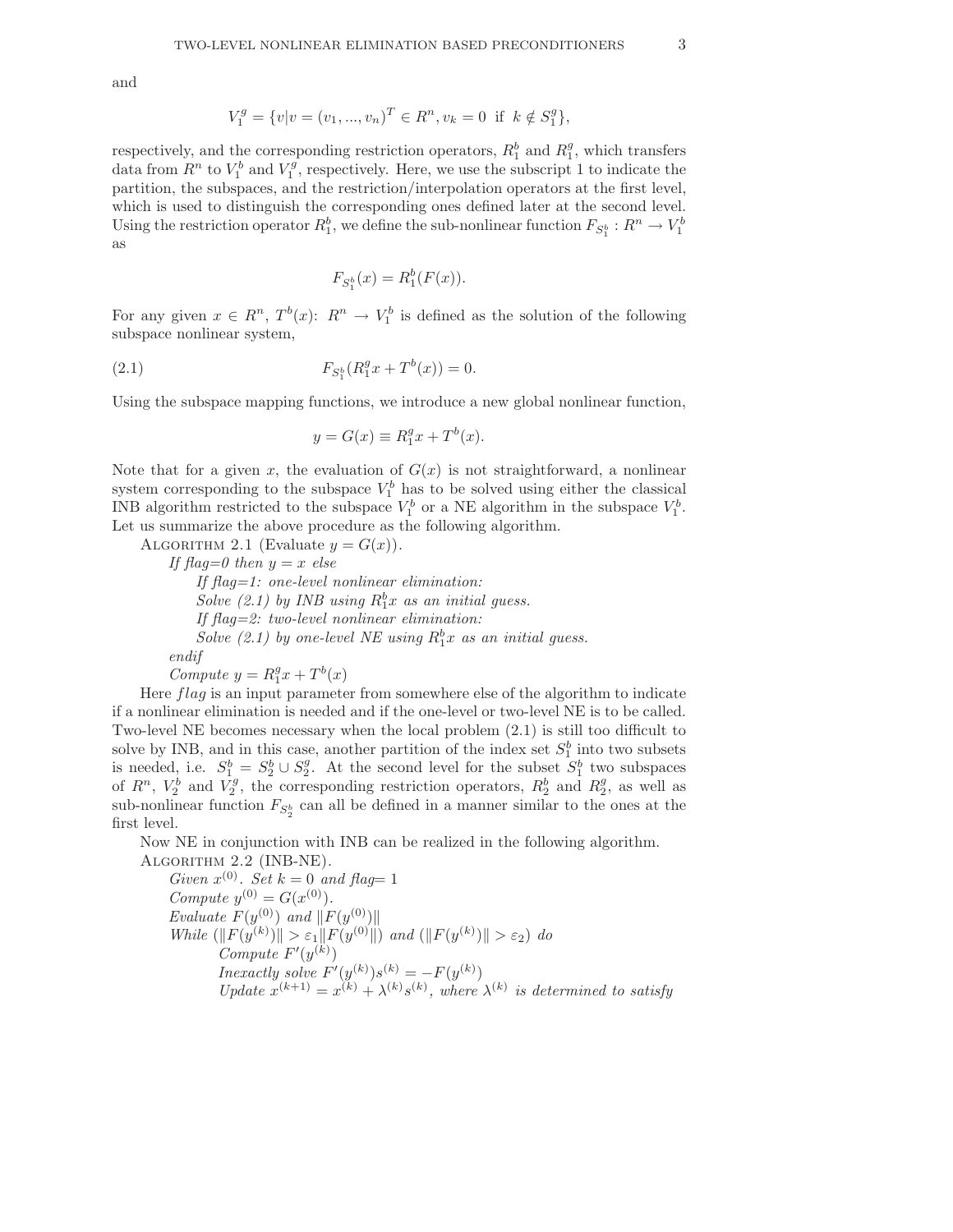$$
||F(G(x^{(k)} + \lambda^{(k)} s^{(k)}))|| \leq (1 - \alpha \lambda^{(k)}) ||F(y^{(k)})||
$$
  
Compute  $y^{(k+1)} = G(x^{(k+1)})$   
Evaluate  $F(y^{(k+1)})$  and  $||F(y^{(k+1)})||$   
If  $||F(y^{(k)})|| < \varepsilon_3 ||F(y^{(0)})||$  then flag=0  
Set  $k = k + 1$   
End While

INB-NE can be interpreted as follows. Find the solution  $y^* \in R^n$  of (1.1) by solving a right nonlinearly preconditioned system,  $F(G(x^*)) = 0$ . Once  $x^*$  is found, the solution of the original system can be obtained as  $y^* = G(x^*)$ . It was shown theoretically in [13] that under certain assumptions, INB-NE possesses local quadratic convergence provided that the subspace nonlinear problems (2.1) are solved exactly. Note that if  $F(x)$  is linear, i.e.

$$
F(x) \equiv \begin{pmatrix} B & E \\ F & C \end{pmatrix} \begin{pmatrix} R_1^b x \\ R_1^g x \end{pmatrix} - \begin{pmatrix} f \\ g \end{pmatrix} = \begin{pmatrix} 0 \\ 0 \end{pmatrix}
$$

then

$$
y=\left(\begin{array}{c}T^b(x)\\R^g_1x\end{array}\right)=\left(\begin{array}{c}-B^{-1}E(R^g_1x)+B^{-1}f\\R^g_1x\end{array}\right).
$$

As a consequence, solving  $F(G(x)) = 0$  is mathematically equivalent to decouple it into two steps: first solve the reduced system,  $U(R_1^gx) = g - FB^{-1}f$ , where  $U = C FB^{-1}E$  is the Schur complement matrix then compute  $R_1^{\bar{b}}x = -B^{-1}E(R_1^gx) + B^{-1}f$ . However, rather than solving the Schur complement system, in practice, it is desirable and often more efficient to solve the full system, since the Schur complement is denser, and good preconditioners may not be available.

Note that in our approach the subproblem corresponding to the bad components is simply a restriction of the global nonlinear system to the subdomain, not a Schur complement of the global system with respect to the subdomain consisting of the bad components. The Schur complement approach is considerably more expensive and is not studied in this paper.

Since the extra function evaluations of  $G(x)$  are needed, NE is intended for the cases, in which INB fails to converge or experiences unacceptably slow convergence. As suggested by [13](the bottom of pp. 555), when the intermediate solution is close to the exact solution, NE is switched back INB by letting  $G(x) = x$ . The switching condition is controlled by  $\varepsilon_3$  in Algorithm 2.

3. A shocked duct flow problem. Compressible flows passing through a diverge-converge duct are governed by the compressible Navier-Stokes equations [1, 2]. Instead of solving Navier-Stokes equations, we consider a simpler model problem, a quasi-one-dimensional full potential problem [6, 16] defined on the interval,  $0 \le x \le 2$ , as follows.

(3.1) 
$$
\begin{cases} (A(x)\rho(\phi_x)\phi_x)_x = 0, \\ \phi(0) = 0 \text{ and } \phi(L) = \phi_R, \end{cases}
$$

where  $A(x)$  is the area of the cross-section of the duct at x

$$
A(x) = 0.4 + 0.6(x - 1)^2
$$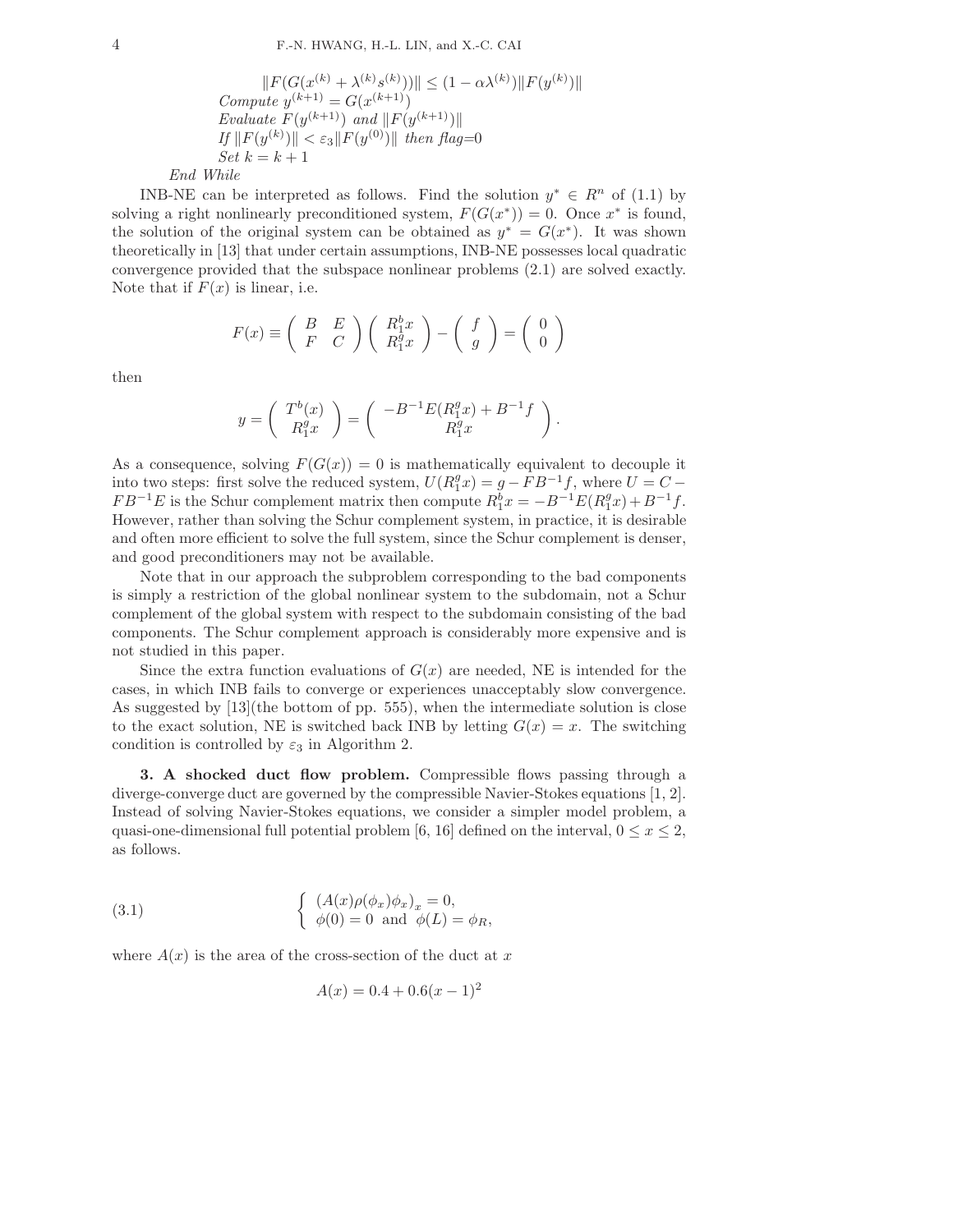and the density function is described as

(3.2) 
$$
\rho(u) = (c^2)^{1/(\gamma - 1)} = \left(1 + \frac{1}{2}(\gamma - 1)(1 - u^2)\right)^{\frac{1}{\gamma - 1}}.
$$

Here  $\gamma = 1.4$  is the specific heat for air,  $u = \phi_x$  is the flow velocity, and c is the speed of sound. See the left figure of Fig. 3.1 for the geometric configuration of the shocked duct flow problem. Although this problem looks quite simple, it is still considered as a difficult test problem for the convergence of inexact Newton methods because the solution has a strong shock as the value of  $\phi_R$  becomes larger than 1.15 in the domain, as shown in Fig. 3.1 (right figure). The flow is supersonic at the points in the interval  $(0,2)$ , where the Mach number,  $M = |u|/c$ , is greater than 1.

Fig. 3.1. Left: transonic flow in a converge-diverge duct; Right: Mach number curves for different right boundary condition  $\phi_R$ , grid size  $h = 1/256$ .



To approximate (3.1) by a standard finite difference method, we begin by introducing a uniform grid  $0 = x_0 < x_1 < x_2$ ......  $\langle x_n = 2 \rangle$  with the grid size  $h = 2/n$ . Let  $\Phi = (\phi_1^h, \phi_2^h, \dots, \phi_{n-1}^h)^T$  be the numerical approximations at these interior grid points. We define points,  $x_{i-1/2}$  and  $x_{i+1/2}$ , as the midpoints of subintervals  $[x_{i-1}, x_i]$ and  $[x_i, x_{i+1}]$ , respectively. Consider the subinterval  $[x_{i-1/2}, x_{i+1/2}]$ , we approximate  $(A\rho(\phi_x)\phi_x)_x$  at the point  $x_i$  using a second-order centered finite difference method, i.e.

$$
\frac{A_{i+\frac{1}{2}}\rho_{i+\frac{1}{2}}\frac{\phi_{i+1}^h-\phi_i^h}{h}-A_{i-\frac{1}{2}}\rho_{i-\frac{1}{2}}\frac{\phi_i^h-\phi_{i-1}^h}{h}}{h}=0.
$$

For the leftmost grid point, we have  $A_{\frac{3}{2}}\rho_{\frac{3}{2}}(\phi_2^h - \phi_1^h) - A_{\frac{1}{2}}\rho_{\frac{1}{2}}\phi_1^h = 0$  and for the rightmost grid point we have  $A_{n-\frac{1}{2}}\rho_{n+\frac{1}{2}}(K-\phi_{n-1}^h)-A_{n-\frac{3}{2}}\rho_{n-\frac{3}{2}}(\phi_{n-1}^h-\phi_{n-2}^h)$ . Here  $A_{i\pm 1/2} = A((x_{i\pm 1} \pm x_i)/2)$  and  $\rho_{i\pm 1/2} = \rho((\phi_x)_{i\pm 1/2})$ .

For purely subsonic flows, using  $(3.2)$  for calculating the flow density is sufficient. However, for transonic flows, this formulation needs to be modified in order to capture the shock. By applying a first-order density upwinding scheme as suggested by Young *et al.* [14, 16], a modified flow density value at the point  $x_{i+1/2}$  is expressed as

$$
\widetilde{\rho}_{i+\frac{1}{2}} = \rho_{i+\frac{1}{2}} - \widetilde{\mu}_{i+\frac{1}{2}}(\rho_{i+\frac{1}{2}} - \rho_{i-\frac{1}{2}}),
$$

where the switching parameter  $\widetilde{\mu}_{i+\frac{1}{2}}$  is defined as  $\widetilde{\mu}_{i+\frac{1}{2}} = \max{\{\mu_{i-\frac{1}{2}}, \mu_{i+\frac{1}{2}}, \mu_{i+\frac{3}{2}}\}}$ with  $\mu_{i+1/2} = \max\{0, 1 - M_c^2/M_{i+1/2}^2\}$ . Here  $M_c$  is called the cutoff Mach number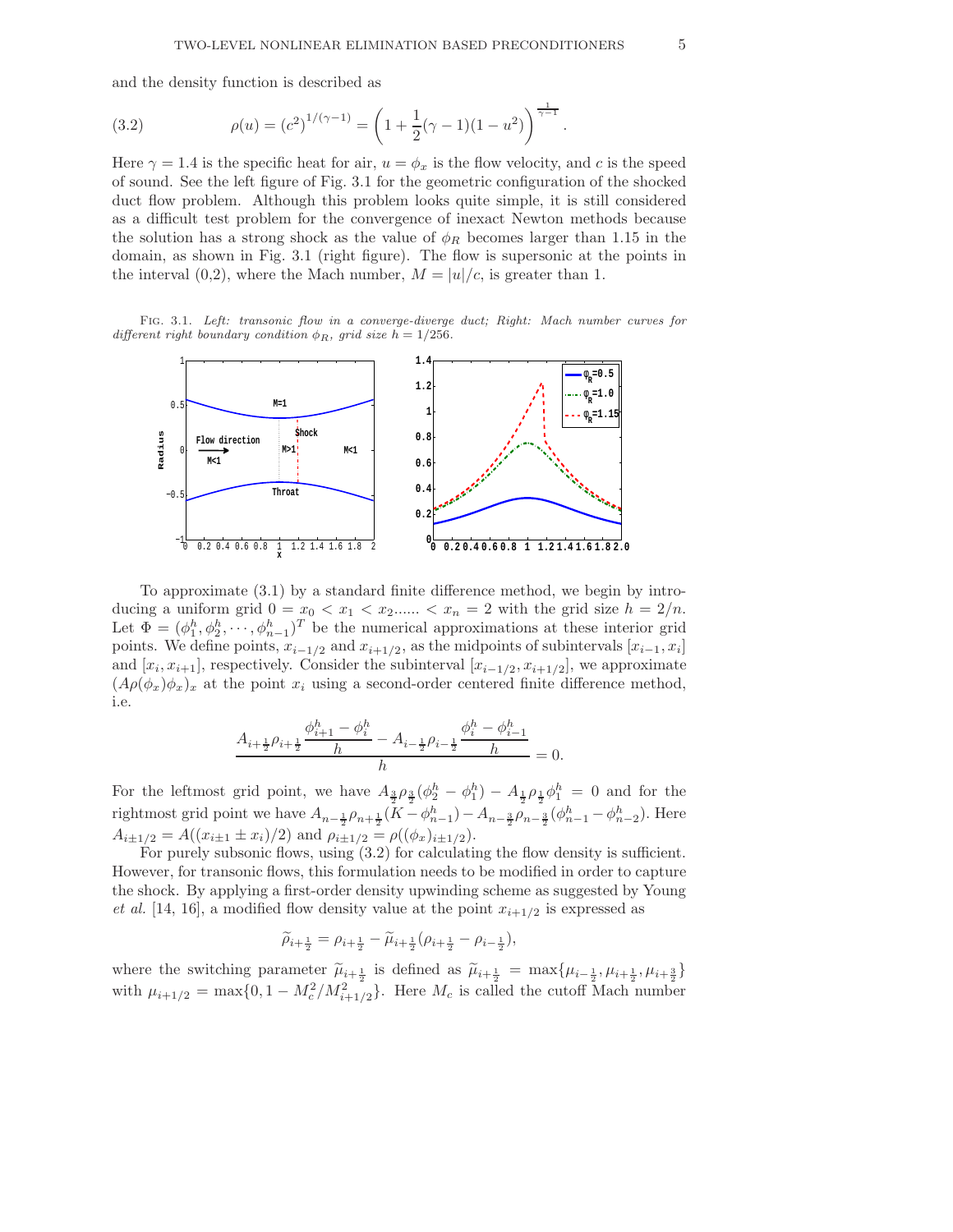and  $M_{i+1/2}$  is the numerical Mach number at  $x_{i+1/2}$  given by

$$
M_{i+1/2} \approx (u_x)_{i+1/2} / \rho_{i+1/2}^{\frac{1}{\gamma-1}} \approx \left(\frac{\phi_{i+1}^h - \phi_i^h}{h}\right) / \rho \left(\frac{\phi_{i+1}^h - \phi_i^h}{h}\right)^{\frac{1}{\gamma-1}}.
$$

In summary, the discrete shocked duct flow problem can be written as a large sparse nonlinear system of algebraic equations,

$$
F(\Phi) = 0,
$$

where  $F(\Phi) = (F_1(\Phi), F_2(\Phi), \cdots, F_n(\Phi))^T$  with  $F_i$  defined as

$$
F_i(\Phi)=\left\{\begin{array}{l} (A_{\frac{3}{2}}\widetilde{\rho}_{\frac{3}{2}})\phi_2^h-(A_{\frac{3}{2}}\widetilde{\rho}_{\frac{3}{2}}+A_{\frac{1}{2}}\widetilde{\rho}_{\frac{1}{2}})\phi_1^h\\ (A_{i+\frac{1}{2}}\widetilde{\rho}_{i+\frac{1}{2}})\phi_{i+1}^h-(A_{i+\frac{1}{2}}\widetilde{\rho}_{i+\frac{1}{2}}+A_{i-\frac{1}{2}}\widetilde{\rho}_{i-\frac{1}{2}})\phi_i^h+(A_{i-\frac{1}{2}}\widetilde{\rho}_{i-\frac{1}{2}})\phi_{i-1}^h\\ \text{for any } 2\leq i\leq n-2\\ (A_{i+\frac{1}{2}}\widetilde{\rho}_{i+\frac{1}{2}})K-(A_{n-\frac{1}{2}}\widetilde{\rho}_{n-\frac{1}{2}}+A_{n-\frac{3}{2}}\widetilde{\rho}_{n-\frac{3}{2}})\phi_{n-1}^h+(A_{n-\frac{3}{2}}\widetilde{\rho}_{n-\frac{3}{2}})\phi_{n-2}^h\end{array}\right.
$$

.

In our implementation, the Jacobian matrix of  $F(\Phi)$  is constructed approximately by using the forward finite differences. Note that for the case of purely subsonic flows, the formulation (3.3) leads to a symmetric, weakly diagonally dominant, tridiagonal Jacobian matrix, while for the case of transonic flows the associate Jacobian is nonsymmetric due to the derivative of the upwinding density coefficient  $\tilde{\rho}_{i\pm\frac{1}{2}}$  corresponding to the supersonic region.

4. Numerical experiments and observations. In this section, we present some numerical results for solving the shocked duct flow problem (3.3) using the classical inexact Newton method and the new algorithm. The stopping condition for Newton is

$$
||F(x^{(k)})|| \le \max\{10^{-8}||F(x^{(0)})||, 10^{-10}\},\
$$

and a linear initial guess that interpolates the boundary conditions is used for Newton for all test cases. In our implementation of the classical inexact Newton method with backtracking, as described in Algorithm 1.1, a right preconditioned GMRES [15] is used for solving the global Jacobian system with zero initial guess. The stopping condition for GMRES is

$$
||F(x^{(k)}) + (F'(x^{(k)})M_k^{-1})(M_ks^{(k)})|| \le \max{\{\eta || F(x^{(k)}) ||, 10^{-10}\}}.
$$

Here  $\eta = 10^{-6}$  and  $M_k^{-1}$  is a block Jacobi preconditioner constructed using the matrix  $F'(x^{(k)})$ . In the tests, we partition the computational domain into 15 non-overlapping subdomains and therefore  $M_k^{-1}$  has 15 blocks. The global Newton step is updated by

$$
x^{(k+1)} = x^{(k)} + \lambda^{(k)} s^{(k)}.
$$

The step length,  $\lambda^{(k)} \in [\lambda_{\min}, \lambda_{\max}] \subset (0, 1]$ , is selected so that

$$
||F(x^{(k)} + \lambda^{(k)} s^{(k)})|| \le (1 - \alpha \lambda^{(k)}) ||F(x^{(k)})||,
$$

where the two parameters  $\lambda_{\min}$  and  $\lambda_{\max}$  act as safeguards, which are required for strong global convergence and the parameter  $\alpha$  is used to assure that the reduction of  $\|F\|$  is sufficient. Here, a quadratic linesearch technique [8] is employed to determine the step length  $\lambda^{(k)}$ , with  $\alpha = 10^{-4}$ ,  $\lambda_{\min} = 1/10$  and  $\lambda_{\max} = 1/2$ .

In the implementation of the new algorithm, two more nested Newton solvers are needed. We simply use the inexact Newton just described for all nonlinear solvers.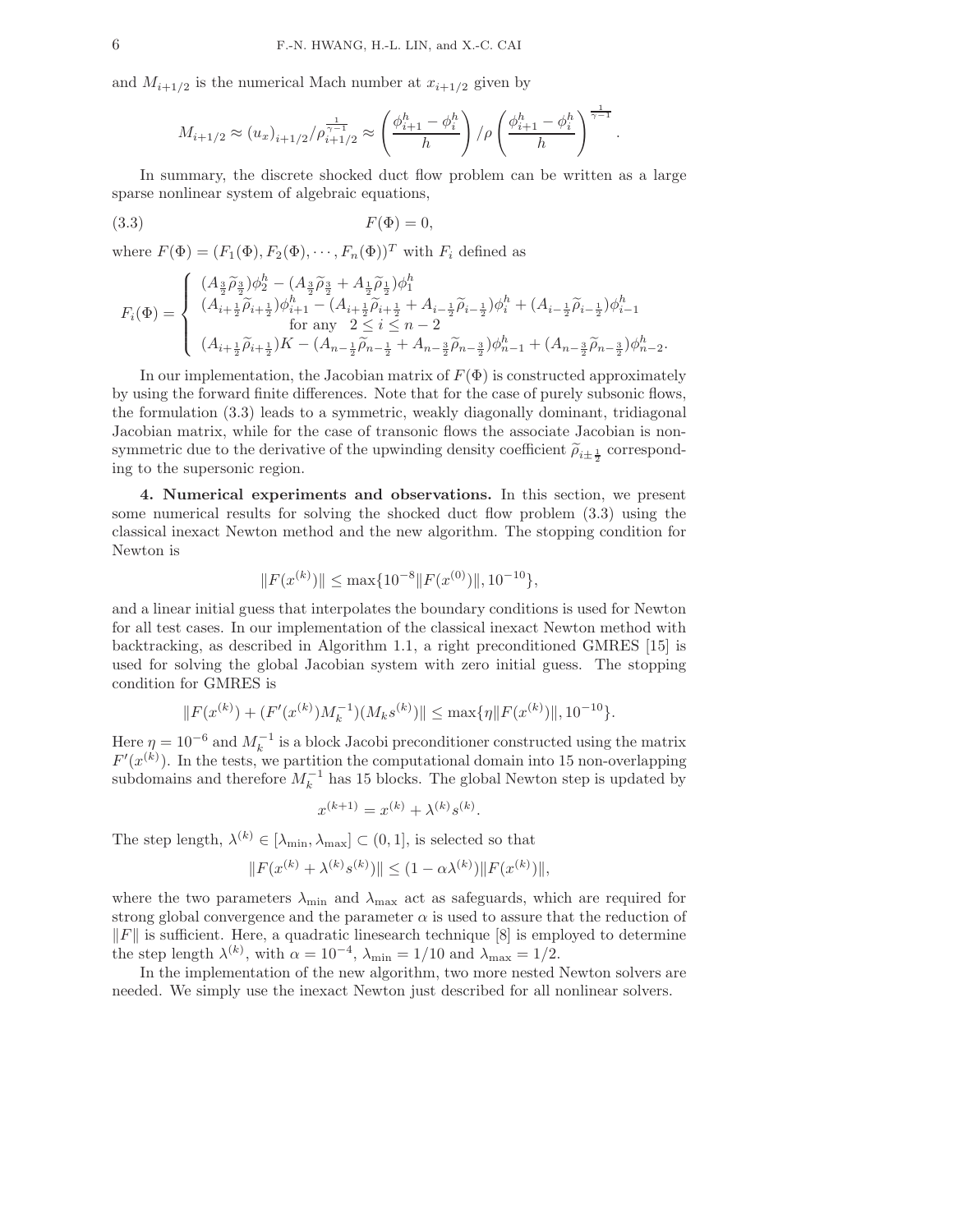4.1. Classical inexact Newton. We first show some results using the inexact Newton methods with and without backtracking for solving the problem. In Table 4.1, we show the number of Newton iterations on three grids of size 1/64, 1/128 and 1/256 with four different boundary conditions  $\phi_R = 0.5, 1.0, 1.15, 1.18$ . For this set of tests, the inexact Newton without backtracking fails to converge when the grid is fine and  $\phi_R$  is large, but INB converges in all cases. However, the stronger the shock wave is the more INB iterations are needed for convergence. In the left figure of Fig. 4.1, we show the convergence history of INB on the three different grids. For all cases, INB converges rapidly at the beginning (the nonlinear residual is reduced by more than one order of magnitude in the first few iterations) and then stagnates for a while before exhibiting the quadratic convergence behavior. Clearly, the finer the grid the longer the stagnation period becomes. To understand how INB updates the intermediate solution during the stagnation period, we focus on the case with grid size equals to 1/128. INB takes 223 steps to converge, and the 11 selected Mach curves corresponding to the computed velocities are shown in the right figure of Fig. 4.1. It is interesting to observe that at most grid points the solution convergence happens after the second INB iteration, and the rest of the INB iterations are devoted exclusively for grid points near the shock. Note that, practically speaking, after the second INB, the Newton corrections are needed only in the neighborhood of the shock, but the Newton calculations (including the nonlinear residual evaluation and the Jacobian solve) are actually carried out for the whole computational domain. This is clearly a waste of computation!

TABLE  $4.1$ 

A comparison of the number of iterations of inexact Newton without backtracking (IN) and INB. 'Div.' means divergence.

|                  |      | ΙN         |       |
|------------------|------|------------|-------|
| grid sizes $(h)$ | 1/64 | 1/128      | 1/256 |
| $\phi_R = 0.50$  | 3    | 3          | 3     |
| $\phi_R = 1.00$  | 6    | 6          | 6     |
| $\phi_B = 1.15$  | 13   | 22         | Div.  |
| $\phi_R = 1.18$  | 14   | 25         | Div.  |
|                  |      | <b>INB</b> |       |
| $\phi_R = 0.50$  | 3    | 3          | 3     |
| $\phi_B = 1.00$  |      |            |       |
| $\phi_B = 1.15$  | 46   | 223        | 735   |
| $\phi_R = 1.18$  | 83   | 278        | 1009  |

To further understand the situation from an algebraic viewpoint, we partition the interval  $\Omega = (0.0, 2.0)$  into three subintervals,  $\Omega_1 = (0.0, 0.8), \Omega_2 = (0.8, 1.3),$ and  $\Omega_3 = (1.3, 2.0)$ , with the middle interval contains the shock. Correspondingly, we partition the nonlinear vector-valued function  $F(\cdot)$  into three pieces,  $F_1(\cdot)$  for the subinterval to the left of the shock neighborhood,  $F_2(\cdot)$  for the subinterval containing the shock neighborhood, and  $F_3(\cdot)$  for the subinterval to the right of the shock neighborhood. Note that the solution components at the grid points in  $\Omega_1 \cup \Omega_3$  represent the good components while the ones in  $\Omega_2$  correspond to the bad components. In Fig. 4.2, we show the residual of a test run on a  $h = 1/128$  grid using INB. We  $\sqrt{\|F_1\|^2 + \|F_3\|^2}$ , and the non-smooth part of the residual  $\|F_2\|$ . It is important to include the history of the complete residual  $\Vert F \Vert$ , the smooth part of the residual note that the residual is completely dominated by  $F_2$ ; the two curves virtually sit on top of each other in Fig. 4.2.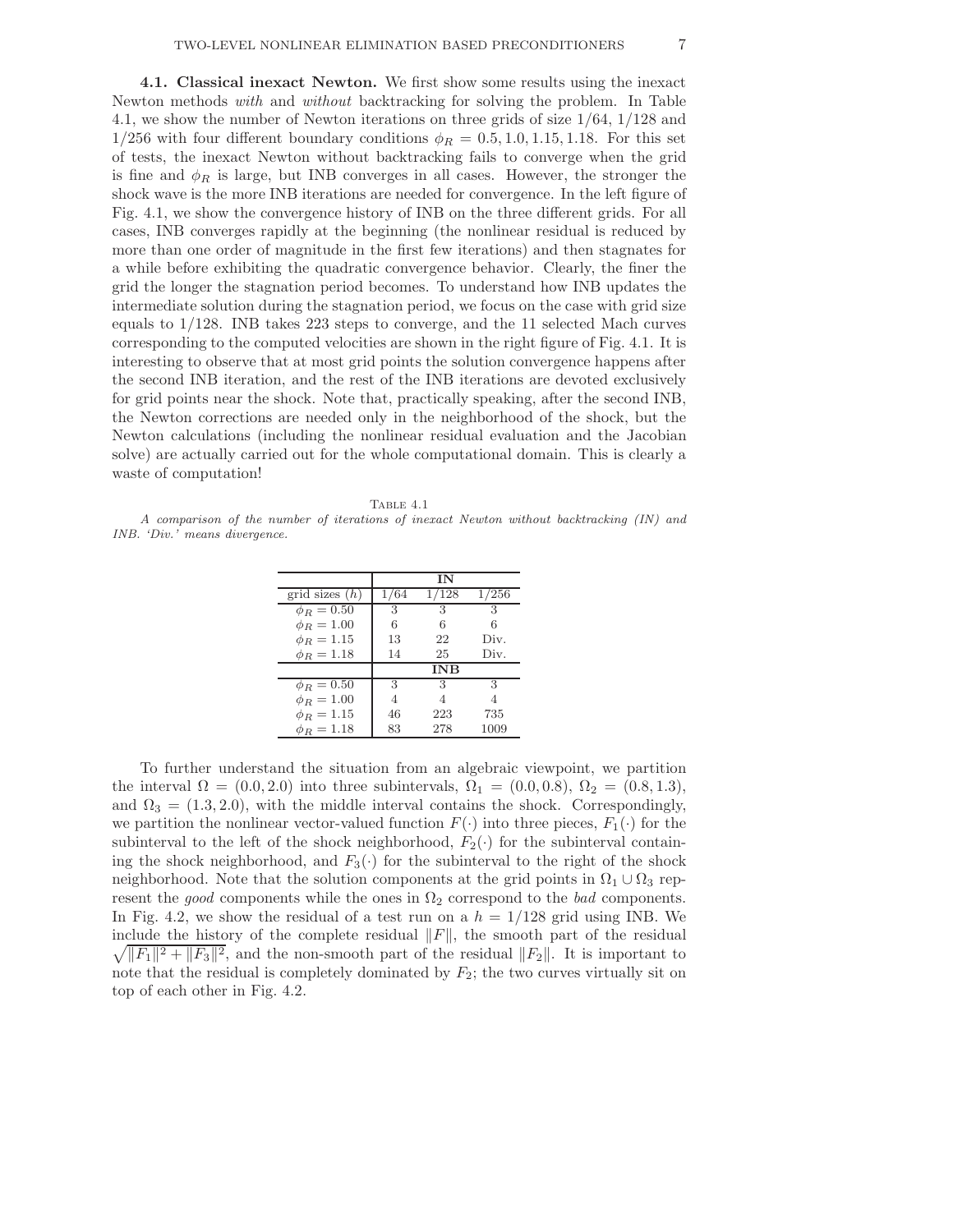Fig. 4.1. Left: Convergence history of INB norm of nonlinear residuals for different grid sizes.  $\phi_R = 1.15$ ; Right: Convergence history of Mach number curves,  $h = 1/128$ .



Fig. 4.2. History of nonlinear residual for sub-functions corresponding the bad, the good, and all components,  $||F_2||$ ,  $||F_1 + F_3||$ , and  $||F||$ , respectively. Note that the curves corresponding to  $||F_2||$ and  $||F||$  are virtually on top of each other.



4.2. One-level INB-NE. On the other hand, in Fig. 4.3, we show the residual of the same test case on a  $h = 1/128$  grid as in Fig. 4.2 by using the one-level INB-NE algorithm (INB-NE1), in which the bad component near the shock is eliminated with an inner Newton iteration. It is clear that, after the elimination, the component  $F_2$  is no longer the dominant term in the overall residual, and the convergence of the outer Newton takes only 5 iterations.

When using INB-NE1, a key question is how to properly pick the bad components. In Table 4.2, we show the number of iterations with different choices of the "bad" interval. Note that the shock is located at the point near  $x = 1.2$ . As mentioned before, to exactly solve the local problem is essential for the fast convergence of INB-NE1. In practice, from our numerical experiences, the elimination calculation has to be carried out with a certain degree of accuracy. Otherwise, INB-NE1 may fail to converge. Hence, for the results in Table 4.2, we use the following stopping condition

$$
||F_{S_1^b}(x_{b,1}^{(k)})|| \le \max\{10^{-8}||F_{S_1^b}(x_{b,1}^{(0)})||, 10^{-10}\}
$$

for the nonlinear system, and

$$
||F_{S_1^b}(x_{b,1}^{(k)}) + F'_{S_1^b}(x_{b,1}^{(k)})s^{(k)}|| \le \max\{10^{-2}||F_{S_1^b}(x_{b,1}^{(k)})||, 10^{-10}\}
$$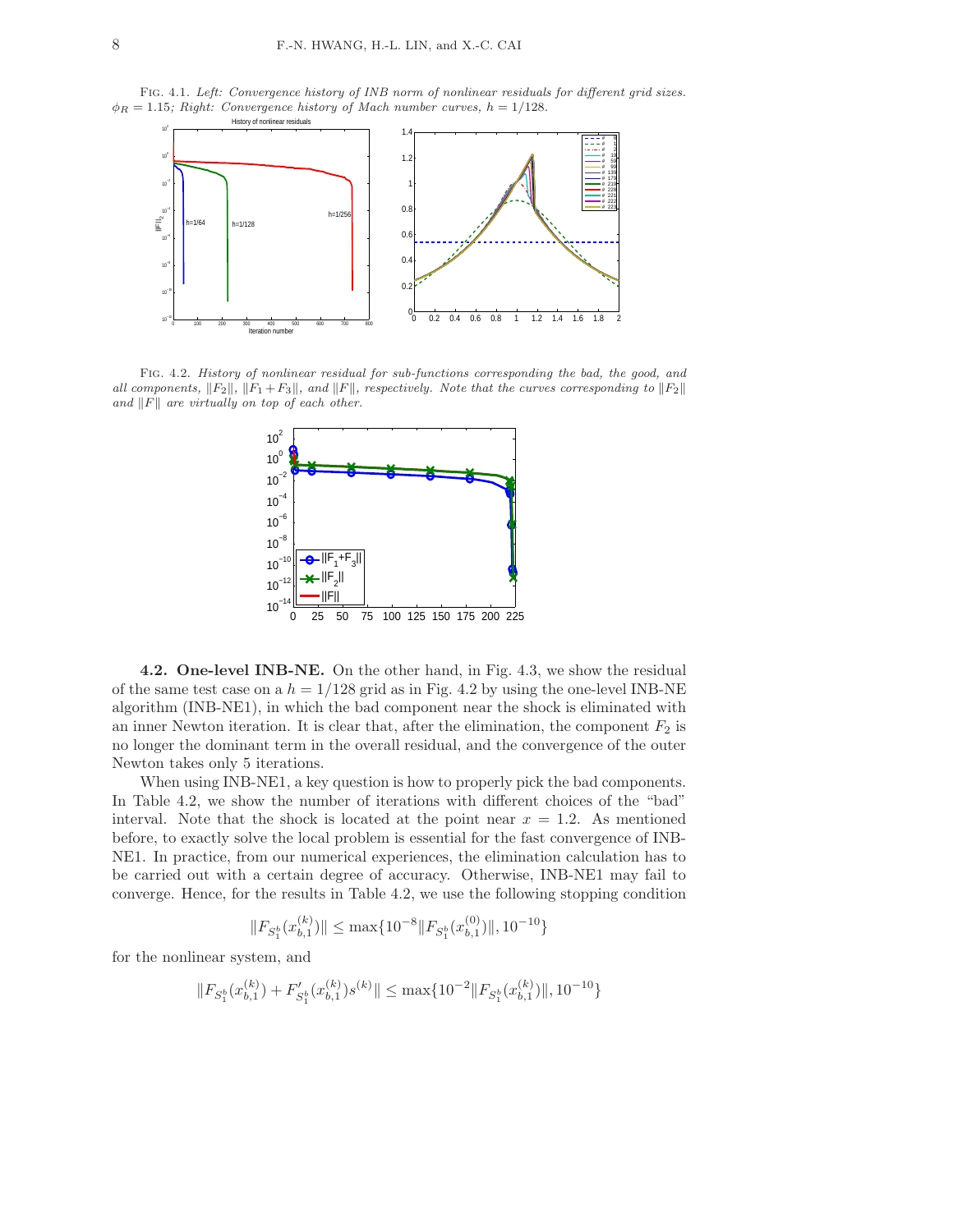

for the subdomain Jacobian system, which is solved by GMRES without preconditioning. Table 4.2 suggests that the appropriate subinterval of the "bad" components should include all grid points near the location of the duct throat and the shock.

TABLE  $4.2$ Subinterval selection for INB-NE1:  $h = 1/128$ ,  $\varepsilon_3 = 10^{-6}$ .

| subinterval | its | subinterval | its | subinterval | its | subinterval | its | subinterval | its |
|-------------|-----|-------------|-----|-------------|-----|-------------|-----|-------------|-----|
| [0.8, 1.0]  | 144 | [0.9, 1.0]  | 162 | [1.0, 1.1]  | 167 | 1.1.1.2     | 40  | 1.2.1.3     | 208 |
| [0.8, 1.1]  | 92  | [0.9, 1.1]  | 115 | [1.0, 1.2]  |     | [1.1, 1.3]  | 40  | [1.2, 1.4]  | 197 |
| [0.8, 1.2]  |     | [0.9, 1.2]  |     | [1.0, 1.3]  |     | [1.1, 1.4]  | 41  | [1.2, 1.5]  | 154 |
| [0.8, 1.3]  |     | [0.9, 1.3]  |     | [1.0, 1.4]  |     | [1.1, 1.5]  | 24  |             |     |
| [0.8, 1.4]  |     | [0.9, 1.4]  | 5   | [1.0, 1.5]  |     |             |     |             |     |
| [0.8, 1.5]  |     | [0.9, 1.5]  | 5   |             |     |             |     |             |     |

To make the INB-NE algorithm more efficient, it is wise to sometimes switch to the outer INB iteration from the inner elimination iteration. This is controlled by the parameter  $\epsilon_3$  in Algorithm 2.2. In Table 4.3, we show the number of INB iterations in the bad subdomain with different values of  $\epsilon_3$ . When  $\epsilon_3$  is too large, more outer iterations is needed, but below certain value, it is simply a waste of computation. In Fig. 4.4, we show the history of Mach number distribution curves corresponding to both  $x^{(k)}$  and  $y^{(k)}$ . In Algorithm 2.2,  $x^{(k)}$  is the solution from the outer Newton iteration and  $y^{(k)}$  is the modified  $x^{(k)}$  with the subspace correction. Note that NE correctly detects the location of the shock at the second iteration, but it takes 77 iterations to solve the local problem. Clearly after the subspace correction, the sequence  $y^{(k)}$  converges quickly to the desired solution. Hence, the switching should take place as soon as the location of the shock is detected. For experiments in the rest of the section, we set  $\epsilon_3 = 10^{-4}$ .

Table 4.4 summarizes the number of outer Newton iterations, the average number of inner Newton iterations and the average number of GMRES iterations for solving the global Jacobian systems in INB-NE1. We observe that once the bad components are removed the total number of outer INB iterations stays small regardless the size of the grid and the right boundary condition, which controls the strength of the shock.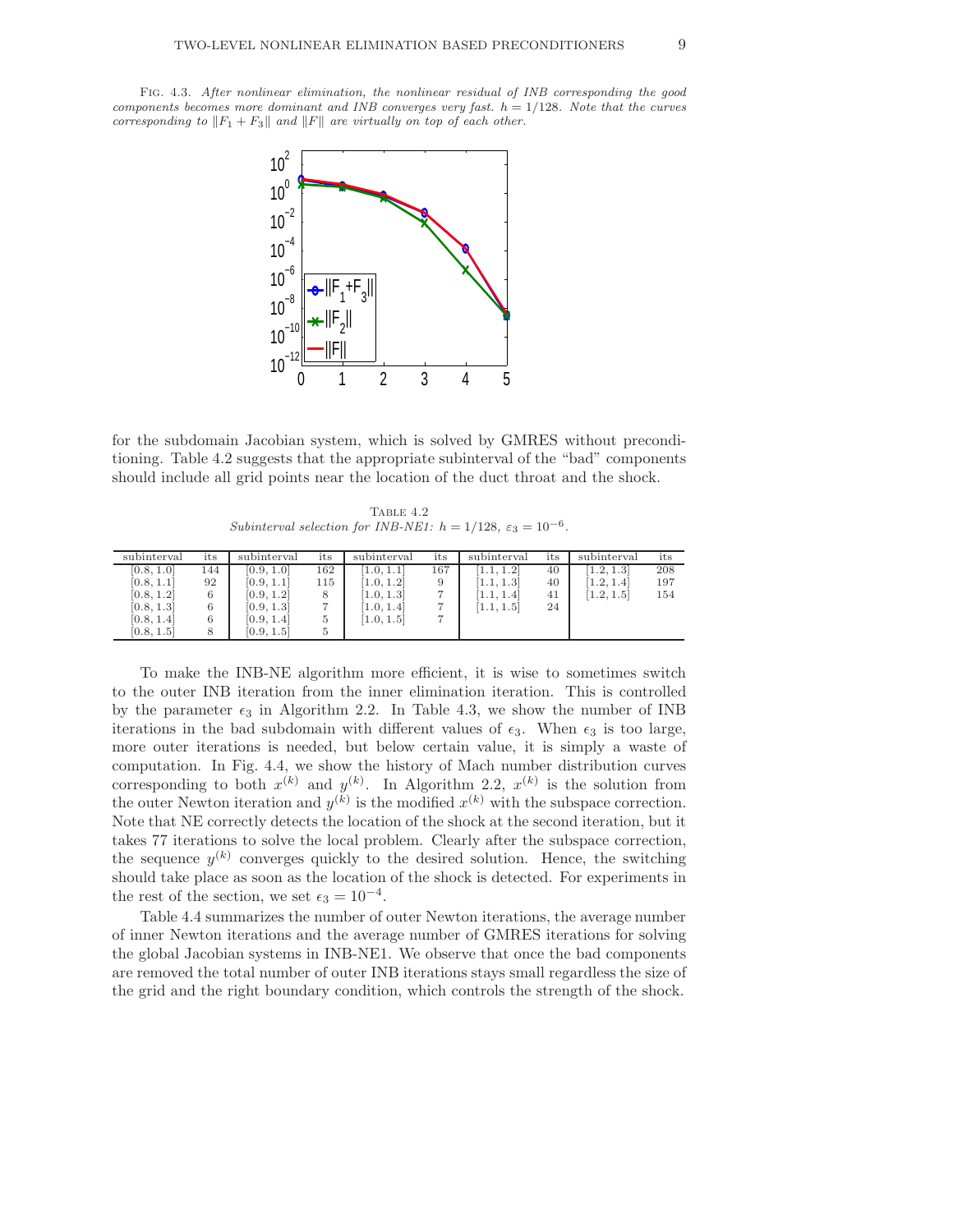Table 4.3

The inner INB iteration numbers in INB-NE1 algorithm with different ε3. Subinterval: [0.8, 1.3].  $h = 1/128$ .  $\phi_R = 1.15$ .

|              | inner INB its             |                           |                           |  |  |
|--------------|---------------------------|---------------------------|---------------------------|--|--|
| NE iteration | $\varepsilon_3 = 10^{-2}$ | $\varepsilon_3 = 10^{-4}$ | $\varepsilon_3 = 10^{-6}$ |  |  |
|              |                           |                           |                           |  |  |
|              |                           |                           | 5                         |  |  |
|              | 77                        | 77                        |                           |  |  |
| 3            | 32                        | 32                        | 32                        |  |  |
|              |                           | 34                        | 34                        |  |  |
| 5            |                           |                           | 34                        |  |  |
|              |                           |                           |                           |  |  |

|--|--|

A summary of the number of the outer INB iterations, the average number of inner Newton iterations per outer INB iteration and the average number of GMRES iterations for solving the global Jacobian systems in INB-NE1 with  $\varepsilon_3 = 10^{-4}$ .

|            |             | outer INB its, ave. inner INB its (ave. GMRES its) |                  |                   |
|------------|-------------|----------------------------------------------------|------------------|-------------------|
| $(\phi_R)$ | subinterval | $h = 1/64$                                         | $h = 1/128$      | $h = 1/256$       |
| 0.5        | [0.8, 1.3]  | 3.3.0(30.0)                                        | 3,3.0(30.0)      | 3, 3.0 (30.0)     |
| 1.00       | [0.8, 1.3]  | $4,3.8$ $(30.0)$                                   | $4,3.8$ $(30.0)$ | $4, 3.8$ $(30.0)$ |
| 1.15       | [0.8, 1.3]  | 5,10.4(31.2)                                       | 5,30.2(31.2)     | 6,99.8(32.7)      |
| 1.18       | [0.8, 1.7]  | 5,17.6(32.4)                                       | 5,53.0(32.2)     | 9,212.4(33.6)     |

4.3. Two-level INB-NE. When using the one-level algorithm, as discussed in the previous subsection, for some cases, the subspace Newton solver may need many iterations (e.g. the cases of  $h = 1/256$  with  $\phi_R = 1.15$  and 1.18 in Table 4.4) and sometime the subspace Newton may even fail to converge. In this situation, one may want to use the one-level algorithm recursively; i.e., further partition the subdomain into "good" and "bad" sub-subdomains and then introduce a third Newton solver in the "bad" sub-subdomain. For both levels, we use the following stopping condition

$$
||F_{S_*^b}(x_{b,*}^{(k)})|| \le \max\{10^{-8}||F_{S_*^b}(x_{b,*}^{(0)})||, 10^{-10}\}
$$

for the nonlinear systems, and

$$
\|F_{S^b_{\ast}}(x_{b,\ast}^{(k)})+F'_{S^b_{1}}(x_{b,\ast}^{(k)})s^{(k)}\|\leq \max\{10^{-6}\|F_{S^b_{\ast}}(x_{b,\ast}^{(k)})\|,10^{-10}\}
$$

for the subdomain Jacobian systems, which are solved by GMRES without preconditioning and with a zero initial guess. The notation "\*" represents 1: 1st level or 2: 2nd level. In Table 4.5, we show the number of iterations of three nested INB iterations for different choices of subintervals at each level. How to choose an appropriate subinterval at each level is mostly empirical. From our numerical experiences, the subinterval at the second level should be covered by that at the first level and both subintervals should include the shock and the throat. Note that with this additional level of nonlinear elimination, the number of INB iterations in the first level can be kept small. Fig. 4.5 shows the history of Mach number curves corresponding to  $x$ and the original solution  $y$ . Similar to INB-NE1, with the help of NE2, INB correctly detects the location of the shock at the 1st iteration, and it takes only 5 NE iterations to solve the local problem.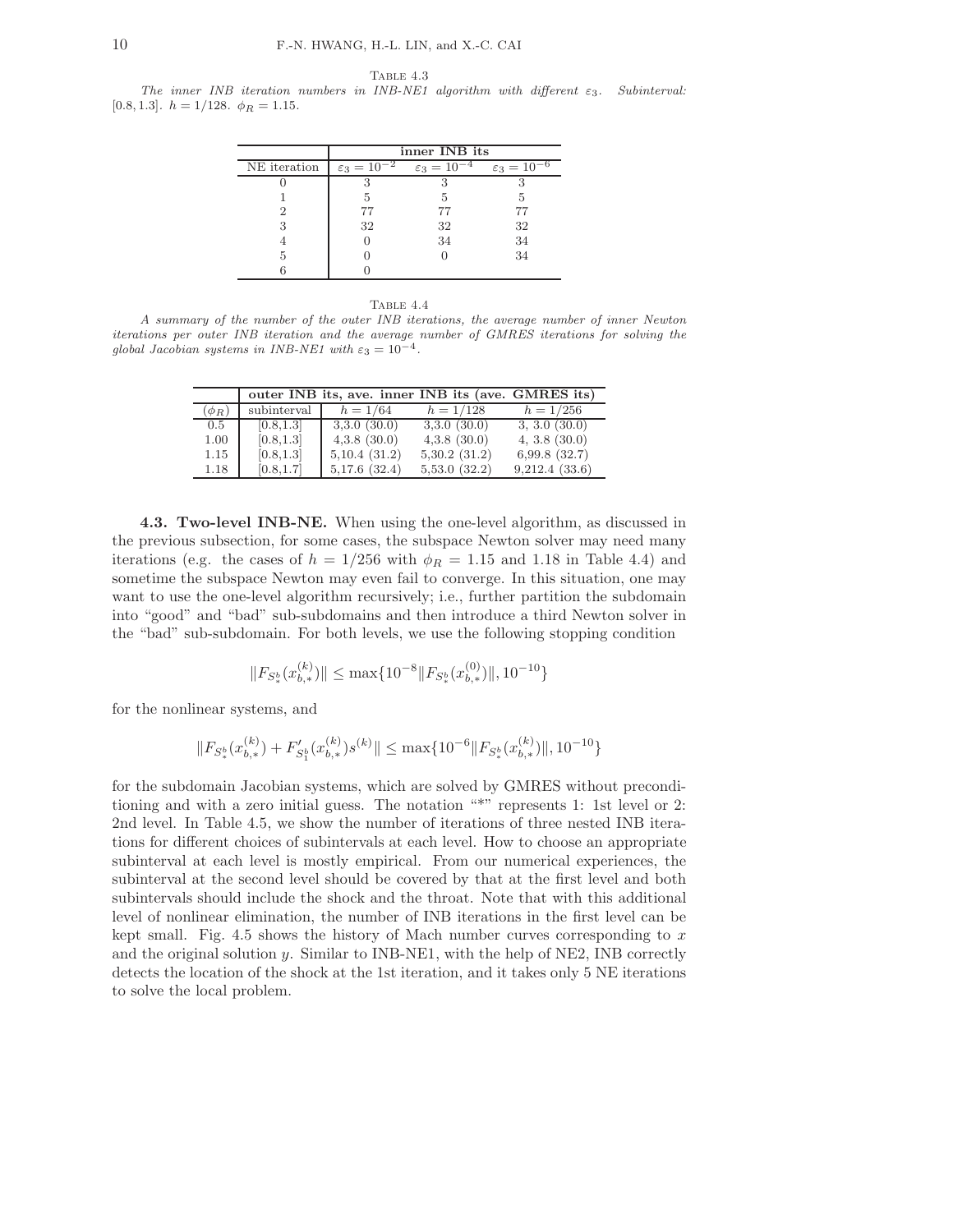FIG. 4.4. From top to bottom, from left to right: the outer iteration starting from 0 to 5 in INB-NE1 for the Mach number curves corresponding to x and original solution y. Subinterval: [0.8,1.3],  $h = 1/128$ ,  $\phi_R = 1.15$ , and  $\varepsilon_3 = 10^{-4}$ 



5. Concluding remarks and future work. When solving nonlinear system of algebraic equations using inexact Newton methods, the convergence is often determined by a small number of equations in the system that are much more nonlinear than the others. In the paper, we developed several methods that implicitly eliminate these highly nonlinear components through an approximate inner subdomain Newton iterations. The number of outer Newton iterations, which are considerably more expensive than the inner subdomain iterations, can be drastically reduced if the highly nonlinear components are correctly identified and sufficiently removed. A shocked duct flow problem was carefully studied. For this problem, all the bad components of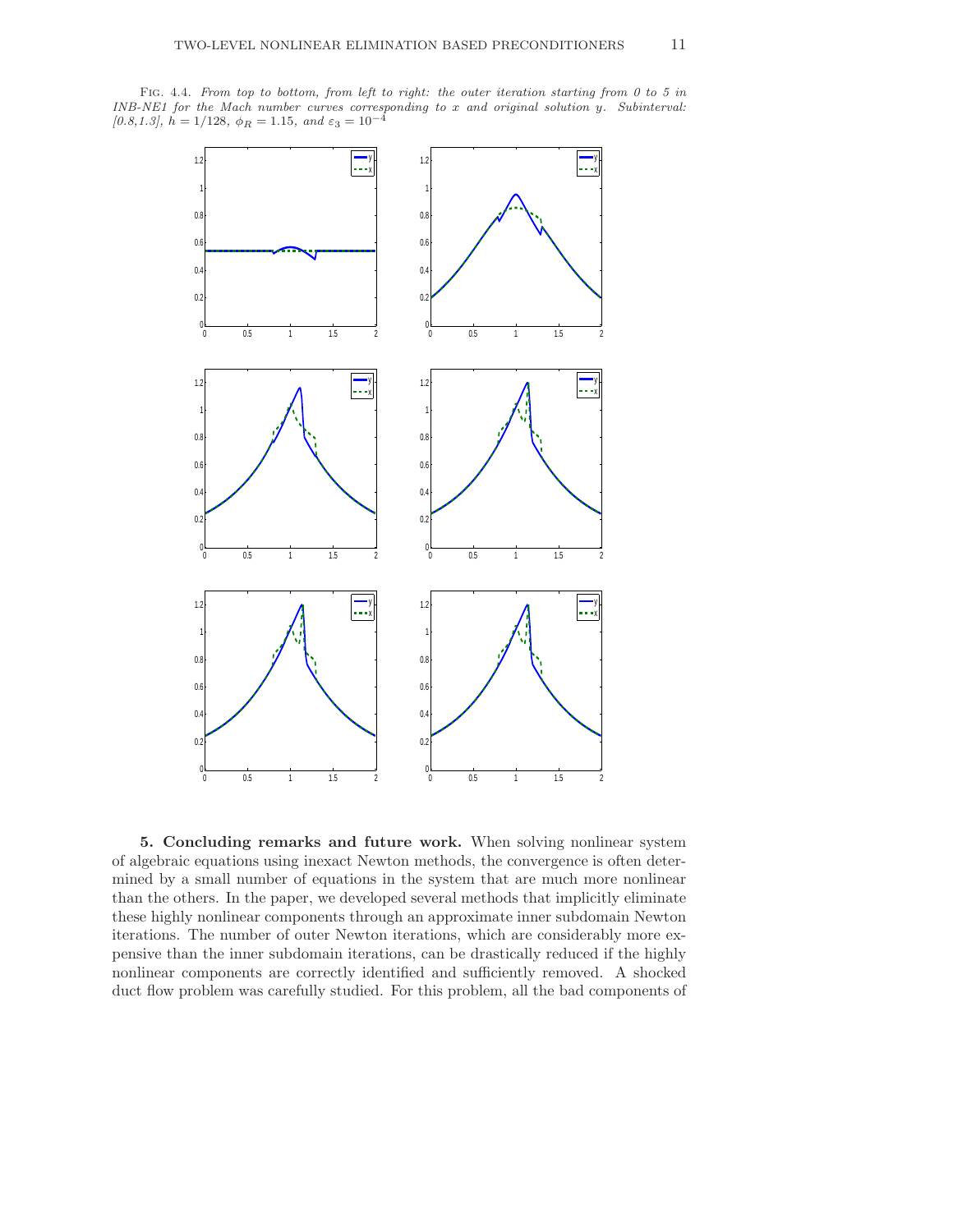#### TABLE  $4.5$

2nd level subinterval selections for INB-NE2. The number in the table are the number of 1st level NE iterations, the average number of 2nd-level INB iterations, and the average number of the inner-most INB iterations. Note that the duct throat is located at  $x = 1.0$  and the shock is at around  $x = 1.2. h = 1/128, \phi_R = 1.15, and \varepsilon_3 = 10^{-4}$ 

| 1st level subinterval | 2nd level subinterval |              |              |  |
|-----------------------|-----------------------|--------------|--------------|--|
| [0.5, 1.5]            | [0.8, 1.3]            | [0.9, 1.3]   | [1.0, 1.3]   |  |
|                       | 4, 4.8, 25.8          | 4, 4.8, 18.7 | 4,5.5,15.7   |  |
| [0.8, 1.3]            | [0.85, 1.25]          | [0.95, 1.25] | [1.05, 1.25] |  |
|                       | 5,6.4,37.7            | 5,4.0,22.1   | 5,5.0,17.0   |  |
| [1.0, 1.3]            | [1.05, 1.15]          | [1.1, 1.15]  | [1.10, 1.25] |  |
|                       | 7,8.2,17.3            | 7,17.3,11.8  | 7,13.3,23.9  |  |

the nonlinear system are near the shock wave, and our numerical results showed that once these bad components are approximately removed, the number of outer Newton iterations is reduced from over 200 to just 5, for a particular example on a  $h = 1/128$ grid. A two-level version of the algorithm was also introduced using a combination of the idea of two-level nonlinear elimination and classical inexact Newton type methods.

The focus of the paper was on the convergence of the one-level and two-level algorithms and we did not discuss anything related to computing time. As a future project, we will consider the extension of the algorithms to two and three dimensional spaces. In INB-NE, a judicious choice of the bad subspace is crucial for fast convergence of Newton methods. In the shocked duct flow problem, as illustrated numerically in the previous section, this choice depends on the location of the shock. We know where these bad components physically are and we observe that they do not move during the solution process, hence Algorithm 2.2 can be employed. In practice, it may not always be possible to determine before hand which subsystem to be eliminated. Therefore, it is necessary to develop a domain decomposition version of Algorithm 2.2 [7], which extends NE where a single local problem is considered to multiple local problems. The new nonlinear domain decomposition based algorithm is able to identify this subspace without already knowing the solution profile and it is more suitable for large scale parallel processing.

## REFERENCES

- [1] J. D. ANDERSON, JR., Fundamentals of Aerodynamics, McGraw-Hill, New York, NY, 1991.
- [2] J. D. ANDERSON, JR., Computational Fluid Dynamics: The Basics with Applications, McGraw-Hill, New York, NY, 1995.
- [3] X.-C. CAI, W. D. GROPP, D. E. KEYES, R. G. MELVIN, AND D.P. YOUNG, Parallel Newton-Krylov-Schwarz algorithms for the transonic full potential equation, SIAM J. Sci. Comput., 19 (1998), pp. 246-265.
- [4] X.-C. Cai and D. E. Keyes, Nonlinearly preconditioned inexact Newton algorithms, SIAM J. Sci. Comput., 24 (2002), pp. 183-200.
- [5] X.-C. Cai, D. E. Keyes, and L. Marcinkowski, Nonlinear additive Schwarz preconditioners and applications in computational fluid dynamics, Int. J. Numer. Meth. Fluids, 40 (2002), pp. 1463-1470.
- [6] X.-C. Cai, D. E. Keyes, D. P. Young, A nonlinear additive Schwarz preconditioned inexact Newton method for shocked duct flow, Domain Decomposition Methods in Science and Engineering, N. Debit, M. Garbey, R. Hoppe, J. Periaux, D. E. Keyes, and Y. Kuznetsov eds., CIMNE, Barcelona, 2002 pp. 343-350.
- [7] X.-C. Cai, Nonlinear overlapping domain decomposition methods, in Domain Decomposition Methods in Science and Engineering XVIII, M. Bercovier, M.J. Gander, R. Kornhuber, and O. Widlund, eds, Lect. Notes in Computational Science and Engieering, 70, Springer-Verlag, Heidelberg, 2009, pp. 217-224.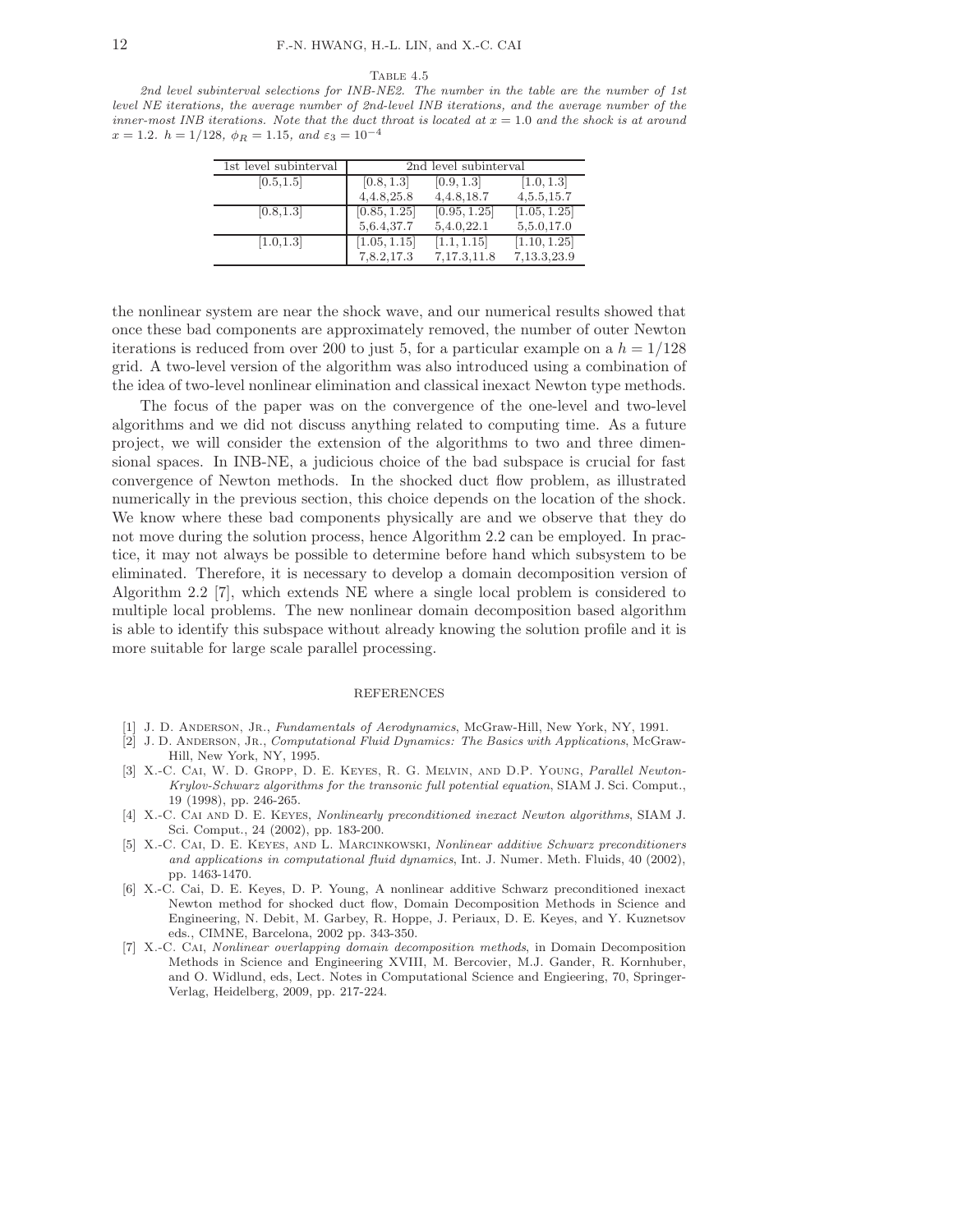FIG. 4.5. From top to bottom, from left to right: the outer iteration starting from 0 to 4 in INB-NE2 for the Mach number curves corresponding to x and original solution y.  $h = 1/128$ ,  $\phi_R = 1.15$ . 1st subinterval: [0.5, 1, 5] and 2nd subinterval: [1.0, 1, 3],  $\varepsilon_3 = 10^{-4}$ .



- [8] J. Dennis and R. Schnabel, Numerical Methods for Unconstrained Optimization and Nonlinear Equations, SIAM, Philadelphia, PA, 1996.
- [9] S. C. Eisenstat and H. F. Walker, Choosing the forcing terms in an inexact Newton method, SIAM J. Sci. Comput., 17 (1996), pp. 16-32.
- [10] F.-N. HWANG AND X.-C. CAI, Improving robustness and parallel scalability of Newton method through nonlinear preconditioning, in Domain Decomposition Methods in Science and Engineering, R. Kornhuber, R. Hoppe, D.E. Keyes, J. Periaux, O. Pironneau, and J. Xu eds., Lecture Notes in Computational Science and Engineering, 40, Springer-Verlag, Heidelberg, 2004, pp. 201-208.
- [11] F.-N. Hwang, X.-C. Cai, A parallel nonlinear additive Schwarz preconditioned inexact Newton algorithm for incompressible Navier-Stokes equations, J. Comput. Phy., 204 (2005), pp.